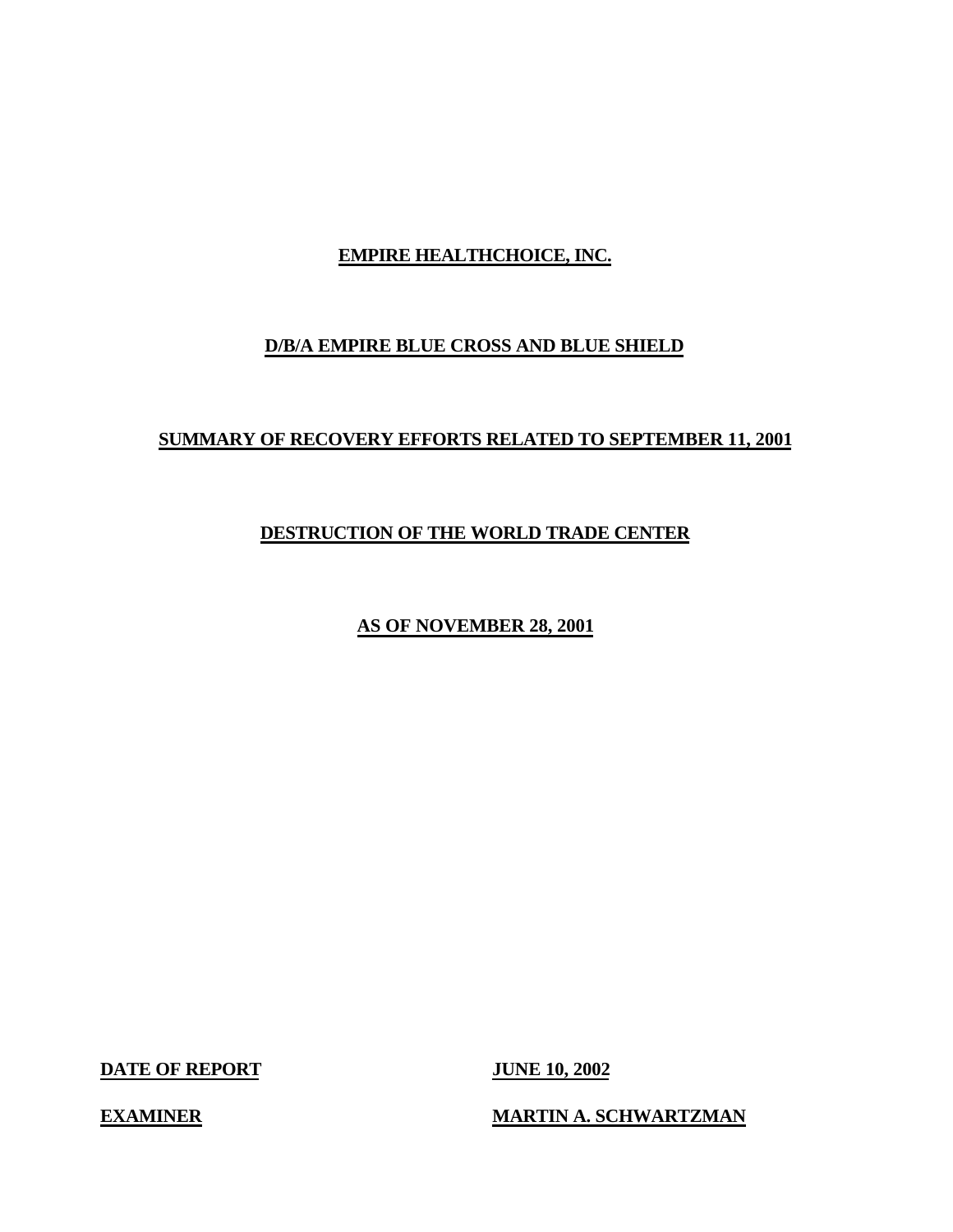# **TABLE OF CONTENTS**

# **ITEM NO.**

# **PAGE NO.**

23

| 1. | Introduction                                           | $\overline{4}$ |
|----|--------------------------------------------------------|----------------|
| 2. | <b>General Recovery Information</b>                    | 4              |
|    | A. Immediate Response                                  | $\overline{4}$ |
|    | <b>B.</b> Employee Issues                              | 6              |
|    | C. Infrastructure Impact                               | 7              |
|    | D. Temporary Work Locations                            | 8              |
|    | E. Permanent Sites                                     | 9              |
|    | F. Disaster Recovery Plan                              | 10             |
|    | G. Insurance Coverage for Losses                       | 10             |
|    | H. Foundation                                          | 11             |
| 3. | <b>Individual Division/Department Recovery Efforts</b> | 12             |
|    | A. Finance                                             | 12             |
|    | <b>B.</b> Operations                                   | 13             |
|    | C. Systems                                             | 16             |
|    | D. Audit                                               | 17             |
|    | E. Fraud                                               | 17             |
|    | F. General Counsel                                     | 18             |
|    | G. Human Resources and Services                        | 20             |
|    | H. Medical Management                                  | 20             |
|    | <b>Medical Delivery</b><br>I.                          | 21             |
|    | <b>Medicare Operations</b><br>J.                       | 22             |
|    | K. Sales                                               | 22             |
|    | L. Senior Plan                                         | 23             |
|    |                                                        |                |

|  | Summary and Comments |
|--|----------------------|
|--|----------------------|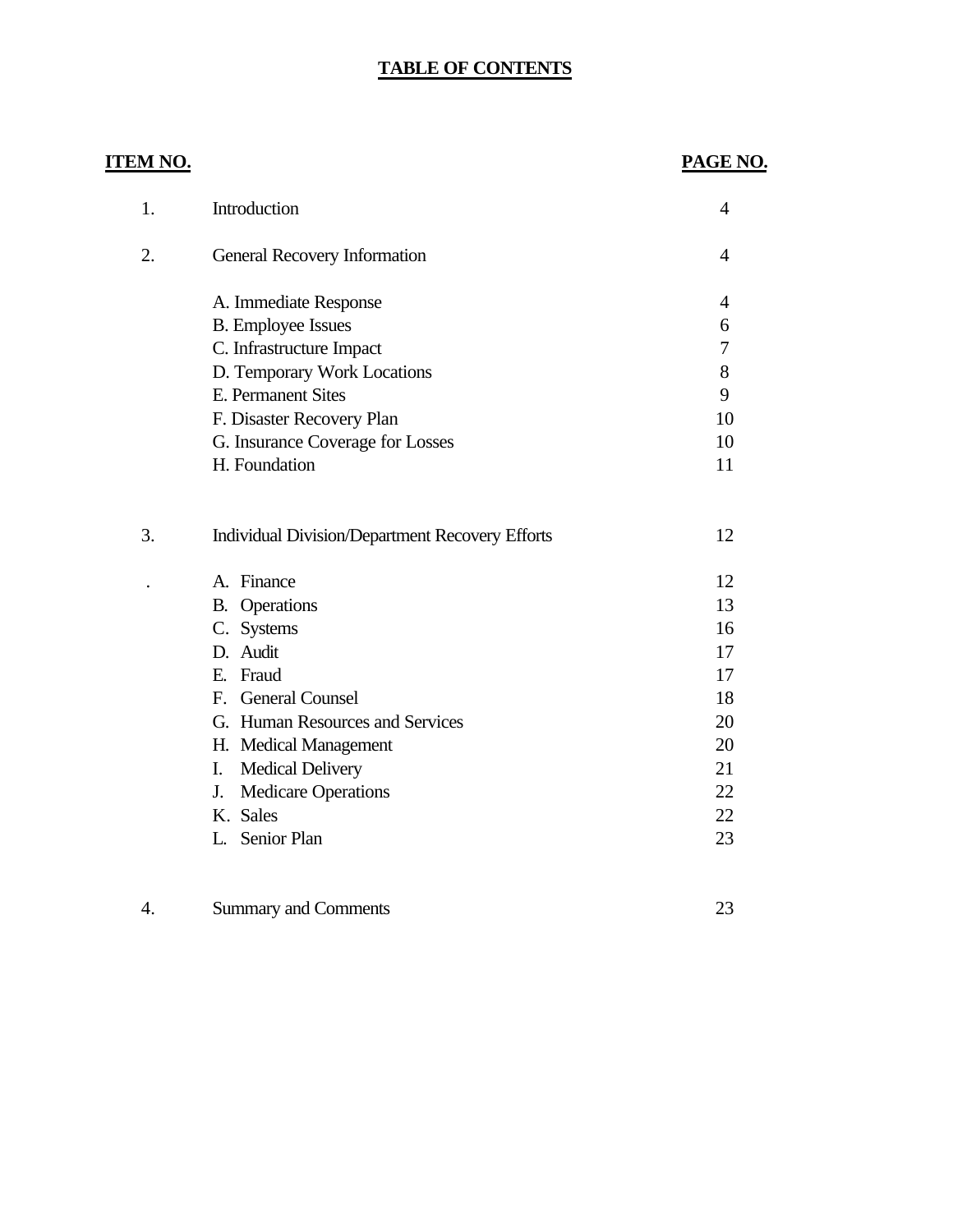

STATE OF NEW YORK INSURANCE DEPARTMENT 25 BEAVER STREET NEW YORK, NY 10004

June 10, 2002

Honorable Gregory V. Serio Superintendent of Insurance Albany, New York 12257

Sir:

Pursuant to directions from the Superintendent of Insurance, I have made an examination into the condition and affairs of Empire Healthchoice, Inc., D/B/A Empire Blue Cross and Blue Shield, a health service corporation licensed under Article 43 of the New York Insurance Law. The following report as respectfully submitted deals with Empire's recovery efforts related to the September 11, 2001 destruction of the World Trade Center.

Whenever the terms "the Corporation" or "Empire" appear herein without qualification, they should be understood to mean Empire Blue Cross and Blue Shield.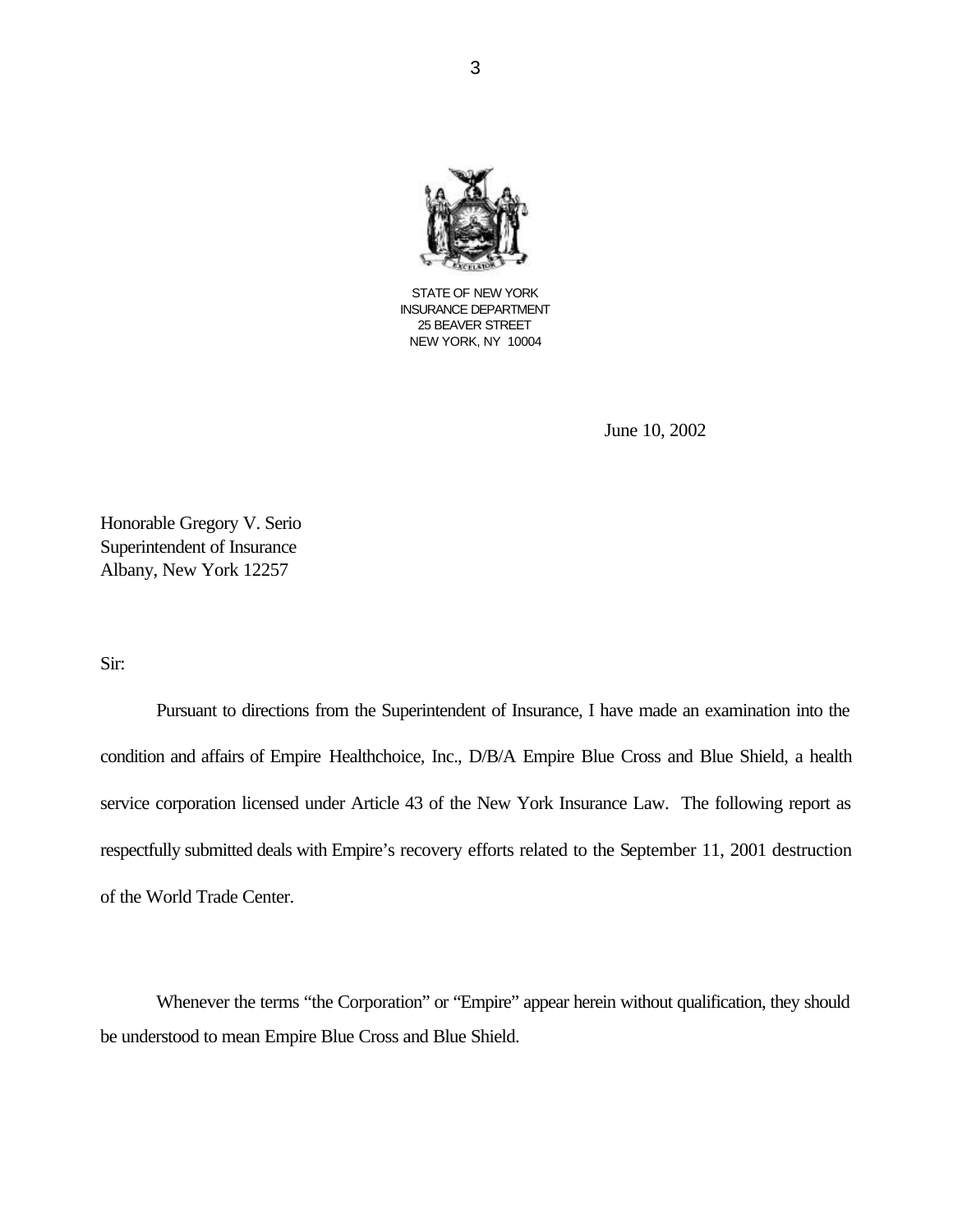## **1. INTRODUCTION**

Empire Blue Cross and Blue Shield's ("Empire") Corporate Headquarters was destroyed on September 11, 2001, as a result of the terrorist attack on the World Trade Center. However, the Corporation has remained fully functional and intact since the incident despite the loss of its headquarters. Empire's management team and staff have been operating from other Empire sites, and other temporary locations since the attack.

#### **2. GENERAL RECOVERY INFORMATION**

#### **A. Immediate Response**

Within minutes of the attack:

- Empire's customer service lines were immediately rerouted so they could be answered at other sites, minimizing any adverse impact on members, customers and providers.
- Empire's Senior Management Team and other key employees were contacted and the first in a regular series of conference calls to assess the damage and begin the recovery process, was set up for 12:00 noon on September 11, 2001.
- As established by Empire's Disaster Recovery Plan, a "command center" was immediately established at the company's Melville, Long Island facility. The Senior Management Team and the Technical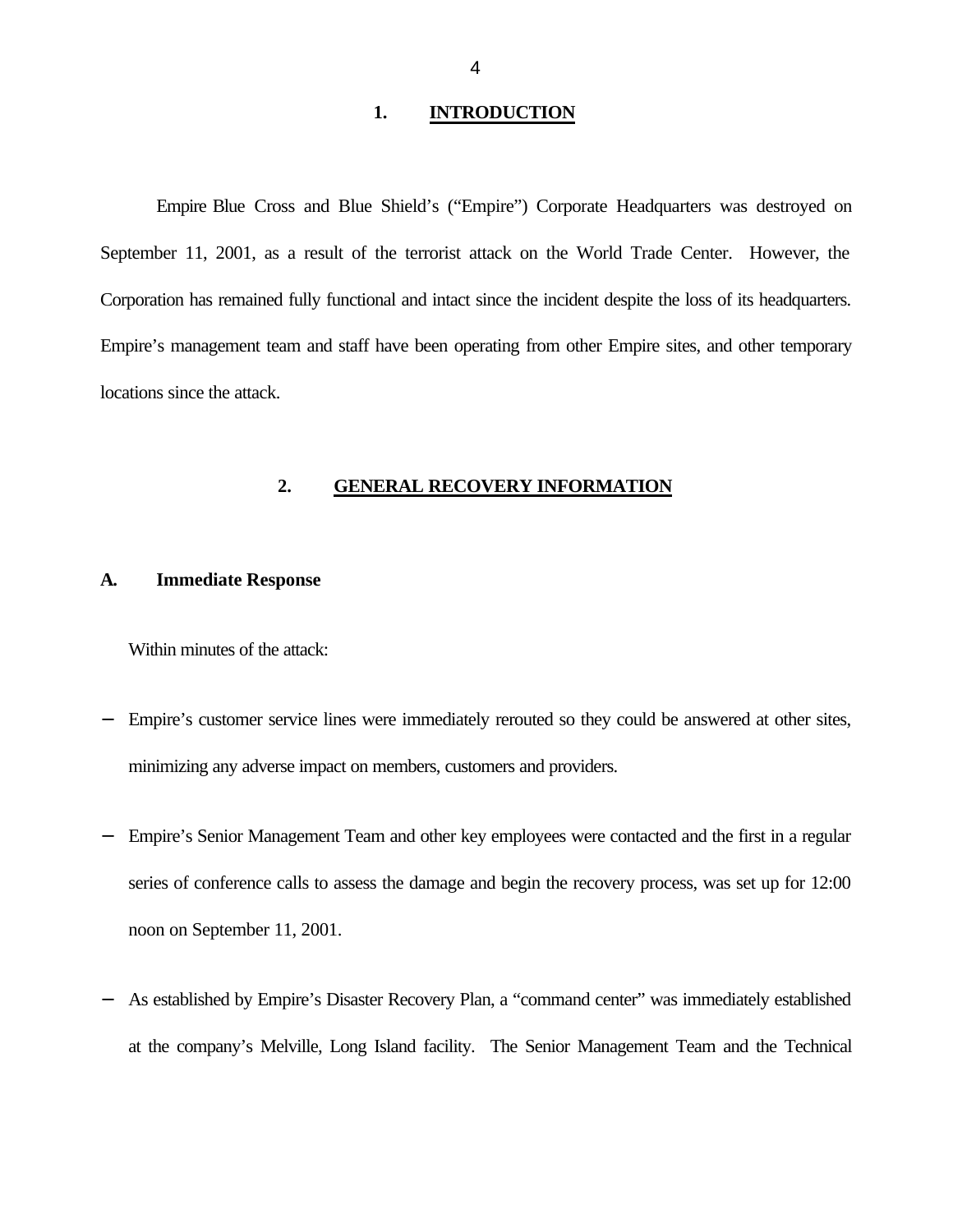Reliability Committee met twice daily in Melville beginning at 8:00 am on September 12, 2001 to oversee corporate operations and the recovery process.

Initial recovery efforts focused on two key areas: ascertaining the safety of its employees and data recovery.

An emergency hotline was immediately set up to facilitate contact with employees. The hotline number was widely distributed to media outlets and employees began to call in very quickly. Through the hotline, Empire was able to rapidly establish the location and safety of employees, get contact information (e.g., home and cellular telephone numbers), as well as to give employees information on the status of their co-workers. This line was also used immediately after the disaster to provide key information to employees. Further, outbound calls were placed to employees homes based on existing contact information to determine their status.

With respect to data recovery, key systems staff immediately reported to other Empire sites and began data recovery efforts. Because all information is retained on company maintained servers located at a secure offsite location that are backed up on a regular basis, Empire was able to restore nearly all data housed at the World Trade Center pursuant to Empire's Disaster Recovery Plan. The only data lost was data that was received after August 31, 2001, the date of the last back-up. New IT equipment (primarily servers) was immediately ordered, and with the cooperation of key vendors, delivered promptly. This enabled Empire, using the backed up data, to restore all data maintained at the World Trade Center through August 31, 2001.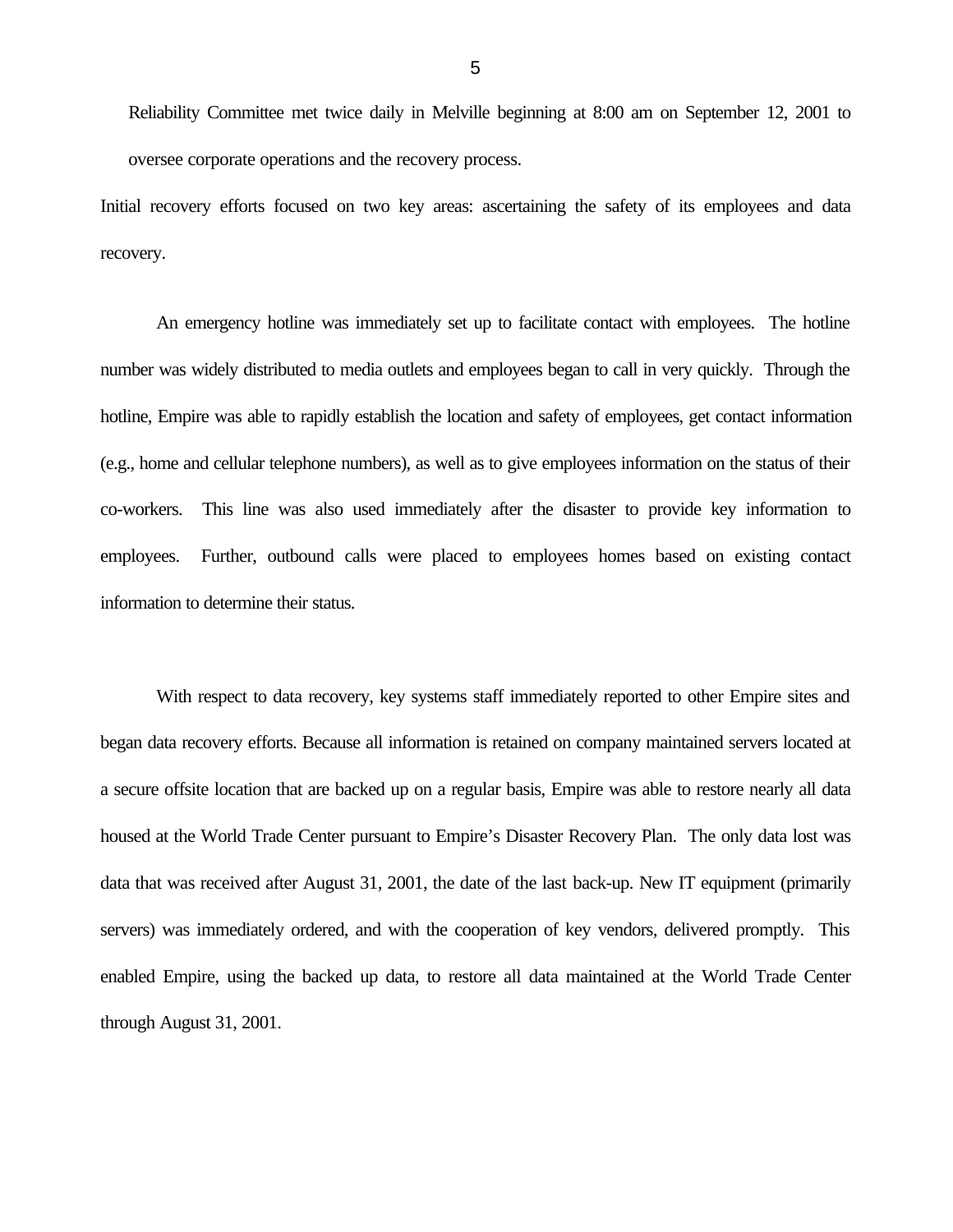Another component of the first phase of the recovery process was to immediately catalogue the amount of available space at other Empire sites that could be utilized immediately by dislocated employees and to identify which employees were essential personnel needed for the company to function smoothly. Within a few days, key employees were assigned to available locations, and the priority list continued to be used to assign employees to sites as additional temporary and permanent space became available.

#### **B. Employee Issues**

Empire occupied ten (10) floors at One World Trade Center and one floor in the basement of Two World Trade Center. Approximately, 1,900 of the Company's 6,500 employees worked at the World Trade Center. Nine employees and two consultants were lost in the disaster. Four other employees required significant hospital stays but have now have been released; three were severely burned and will require extended care and rehabilitation. Numerous other employees were treated at the scene or local hospitals.

After the first few days, when Empire had sufficient information, several additional phone lines were set up to facilitate communication with employees. The first was an informational update line that employees could call and which allowed individual members of Empire's senior management team to leave voice mail messages for all employees, including those who were not back at work. Second, a grievance counseling hotline was also immediately established to provide guidance and assistance to employees and their families and friends during the wake of the disaster.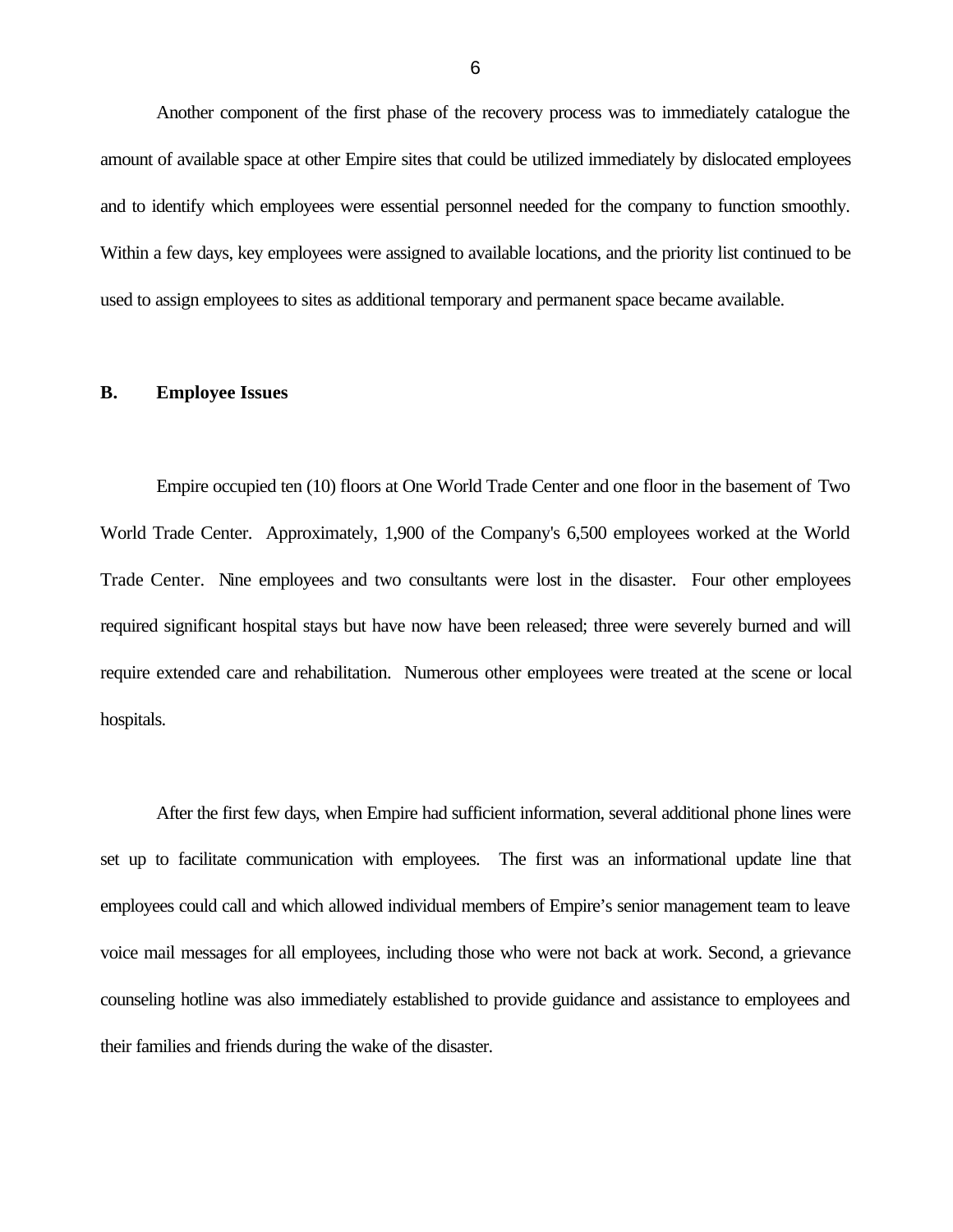In addition to communicating with employees via phone, the company held grief-counseling sessions in the Bronx, Long Island City, Albany and New Jersey for all World Trade Center employees who wanted to attend. Meetings were also held at other Empire sites, both for World Trade Center employees who were working at alternative Empire locations, as well as for local employees who wanted to attend. Further, grief counselors were made available for informal meetings held by various employee groups. One on one counseling was also made available; both on site at the offices of Empire's behavioral health vendor, Magellan, as well as office based visits pursuant to Empire's employee assistance program.

Empire also held a memorial service to pay tribute to those Empire employees who were among the missing in New York on October 12, 2001 and in Albany on October 13, 2001.

## **C. Infrastructure Impact**

Empire lost all furniture, office supplies and equipment located at the World Trade Center site, as well as the use of the space. A summary of the telecommunications equipment and square footage lost is as follows:

| <b>IT Equipment Lost</b> |       | <b>Square Footage Lost</b> |                 | <b>Configuration</b>         |     |
|--------------------------|-------|----------------------------|-----------------|------------------------------|-----|
| Servers:                 | 265   | 1 WTC                      | 462,704 sq. ft. | Offices:                     | 344 |
| Desktops:                | 2,255 | 2 WTC                      | 17,797 sq. ft.  | Cubicles: $1,643$            |     |
| Monitors:                | 2,268 | TOTAL 480,501 sq. ft.      |                 | <b>TOTAL</b><br><u>1,987</u> |     |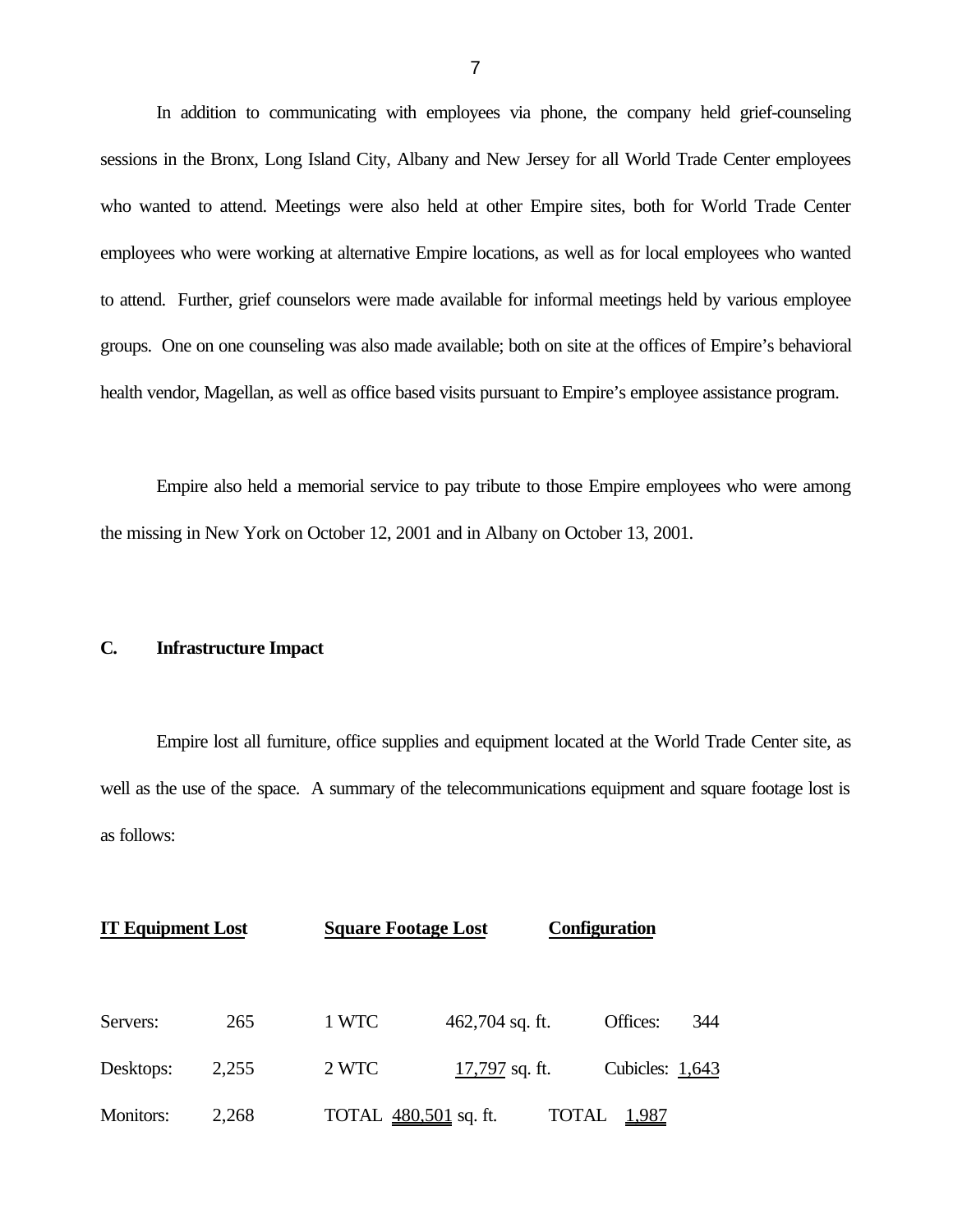# Laptops: 413

#### TOTAL: 5,201

Empire lost other equipment as well, including photocopy machines, mail operations equipment, imaging equipment, kitchen equipment etc. A full inventory is being provided to its insurance carrier.

Empire also lost all mail that was on site and not yet imaged (imaged mail is available because it was not stored at the World Trade Center.). All member mail is imaged upon arrival; as a result only a couple of days worth of mail would have been unrecoverable. Empire estimates that approximately two day's worth of incoming mail (September 10 and September 11, 2001) was lost. In addition, all paper files and other paper documents were lost. The company is in the process of making a detailed assessment of what those documents were and obtaining duplicates, wherever possible.

## **D. Temporary Work Locations**

Empire immediately established a temporary Corporate Headquarters at 3 Huntington Quadrangle, Melville, New York 11747, an existing Empire site. Empire also backfilled other Empire locations, including Bohemia, Yorktown Heights, Middletown and Albany. Several other temporary sites were immediately leased after the disaster; these sites will continue to house displaced employees until permanent facilities are available. This effort included working with several of our business partners, such as Xerox and IBM to rapidly find "hot sites" (pre-wired offices) in Melville and New York City for several departments. Empire also leased short term space at the W Hotel in Manhattan to house a couple of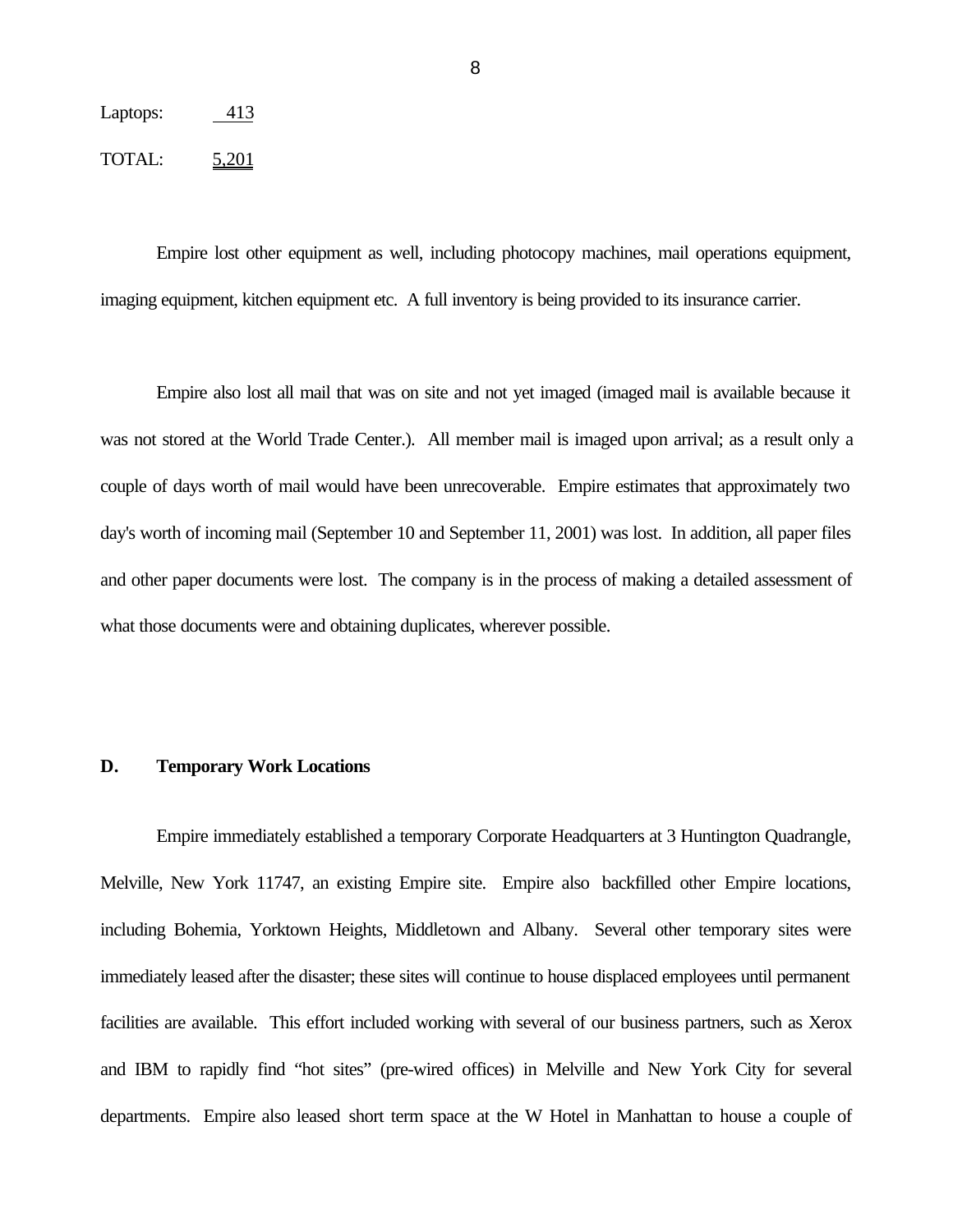hundred employees. In addition, an assessment was made as to whether some employees could work from home, and a number of employees have been doing so.

As temporary and permanent sites have become available, additional employees have been called back to work. Most employees have now returned to work.

## **E. Permanent Sites**

Empire began working immediately with the real estate brokers used in the move to the World Trade Center to identify and lease permanent office space in New York City.

Empire signed a 14-year lease for approximately 100,000 square feet at 11 West 42 Street, New York, NY, which will house approximately 320 employees. Employees began moving into this space on November 19, 2001.

In addition, some WTC employees have been permanently relocated to other sites, including Melville and Middletown.

The remainder of the WTC employees will be located in temporary space for approximately two years. This space includes sites at 1440 Broadway and Park Avenue and 28<sup>th</sup> Street in Manhattan, as well as 2 Huntington Quadrangle in Melville. At the end of that term, approximately 1,300 employees from these sites will move to a new building that is being built in the MetroTech Center in Brooklyn.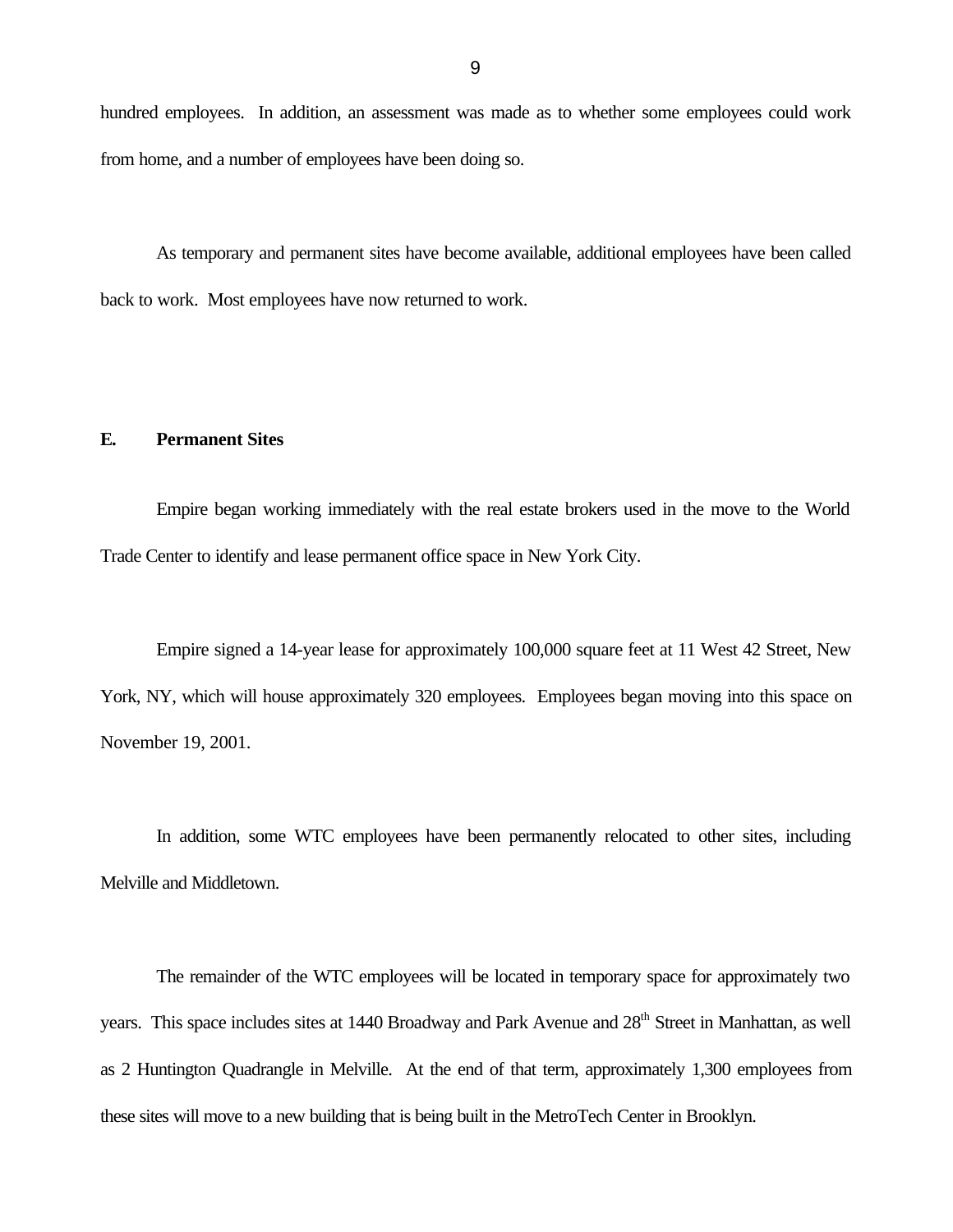## **F. Disaster Recovery Plan**

Empire had an extensive Disaster Recovery Plan prior to September 11, 2001. The Disaster Recovery Plan helped Empire's management and staff to provide an immediate response to this catastrophic event, and provided for the establishment of a command center which, as noted above, helped to focus our rapid recovery efforts. In addition, pursuant to this plan, Empire had consolidated multiple IT systems, required that all divisions use company maintained servers, and provided for the regular back up of those servers. In addition, in connection with the planning, Empire had expanded its imaging capability and processes, thus minimizing the loss of data. The plan also required that all Empire business units have their own recovery plan in place. These plans provided an overview of the requirements, strategies, and proposed actions necessary to rapidly and effectively recover business operations following a disaster.

#### **G. Insurance Coverage for Losses**

Empire maintained three insurance policies to cover potential losses stemming from a catastrophe:

- 1. Business Property (\$31 million available for furniture, equipment, books, etc.);
- 2. Business Interruption (\$36 million for emergency recovery, including the differential for temporary rent costs); and
- 3. Computer Equipment (\$101 million for equipment throughout the Company).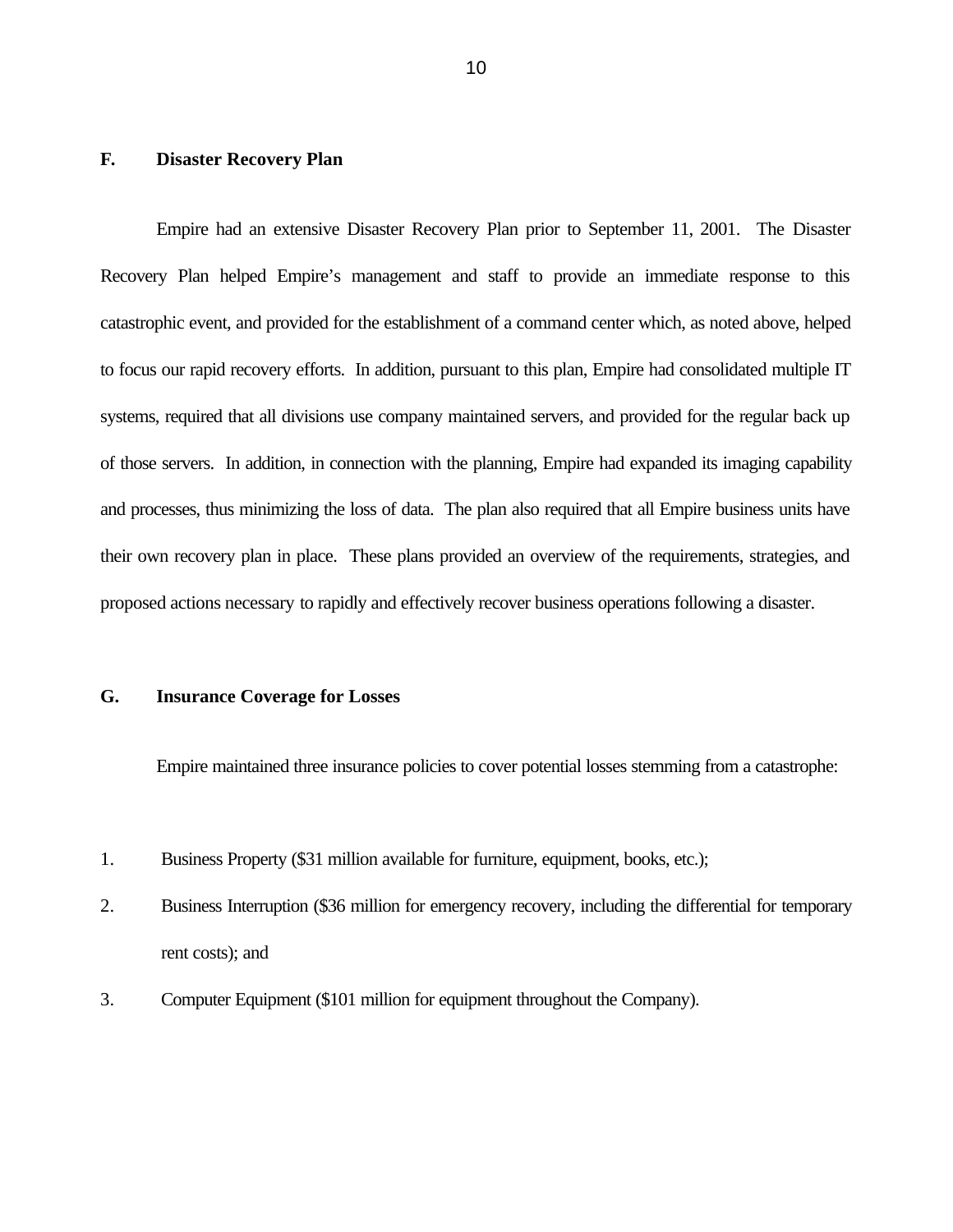Empire's carrier for all three policies is the St. Paul Insurance Company. Thus far, they have indicated that they do not intend to disclaim coverage, and have in fact provided over \$5 million in advance funds. Empire continues to work closely with them to provide appropriate documentation of its claims.

## **H. Foundation**

Following the disaster, Empire received numerous requests from employees and other Blue Cross Blue Shield plans that wanted to donate money to help the injured and the families of those who were lost in the attack. Empire established the "Empire World Trade Center Disaster Relief Fund" to provide financial and other assistance to its employees who were injured in the September 11 terrorist attack on the World Trade Center, as well as to the family members of Empire employees who remain unaccounted for since the disaster. Empire has contributed \$100,000 to the Fund and additional contributions of almost \$300,000 have been made to date by the Blue Cross and Blue Shield Association, a number of Blue Cross Blue Shield plans, Empire employees and private individuals and organizations. To date, Empire has distributed \$200,000 from the Fund and has established a \$150,000 scholarship fund for the children of Empire's employees and consultants who were lost in the disaster.

#### **4. INDIVIDUAL DIVISION/DEPARTMENT RECOVERY EFFORTS**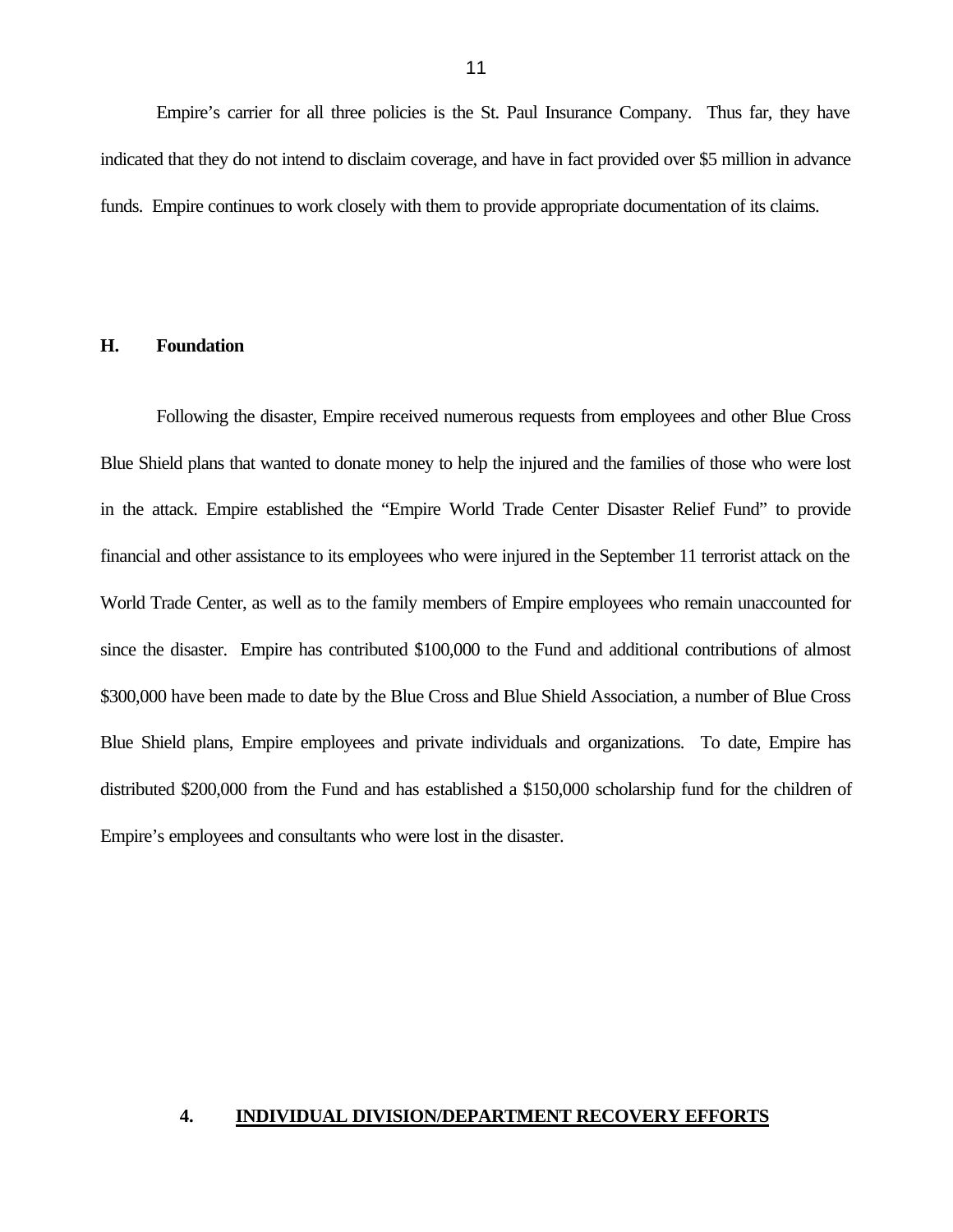#### **A. Finance**

Empire's financial system (the Oracle database) was housed in the Staten Island facility; no data was lost on any production system and Oracle was 100% recovered. However, when first reactivated, the financial system was operating on analog telephone lines, which were slow and caused delays. T-1 lines have since been installed, which enables faster transmission of the needed data to allow completion of the required financial reports due to regulators.

With respect to personnel, the finance department consists of several units. The World Trade Center based Finance Department personnel, including the Actuarial and Financial Analysis departments and Underwriting, are temporarily relocated to two Horizon Blue Cross and Blue Shield buildings in Newark, New Jersey. The Actuarial and Financial Departments currently are fully operational and anticipate meeting all reporting deadlines. It is anticipated that they will operate out of these temporary offices until the end of December, when they will relocate to New York City sites.

The Underwriting Department was in the middle of renewal season when the disaster occurred. Its main challenge was finding office space and the associated technology to get the underwriters back to work. Within a few weeks of the disaster, all underwriting staff was fully back to work and equipped with the technology needed to get their job done. Thirty day contractual notice requirements for January 1, 2002 (and earlier) renewals have been, or should be, met for all customers, with many of them receiving more notice than is customary. However, the Underwriting department did lose customers' paper underwriting files. These files will be rebuilt on a going-forward basis. Additionally, some programming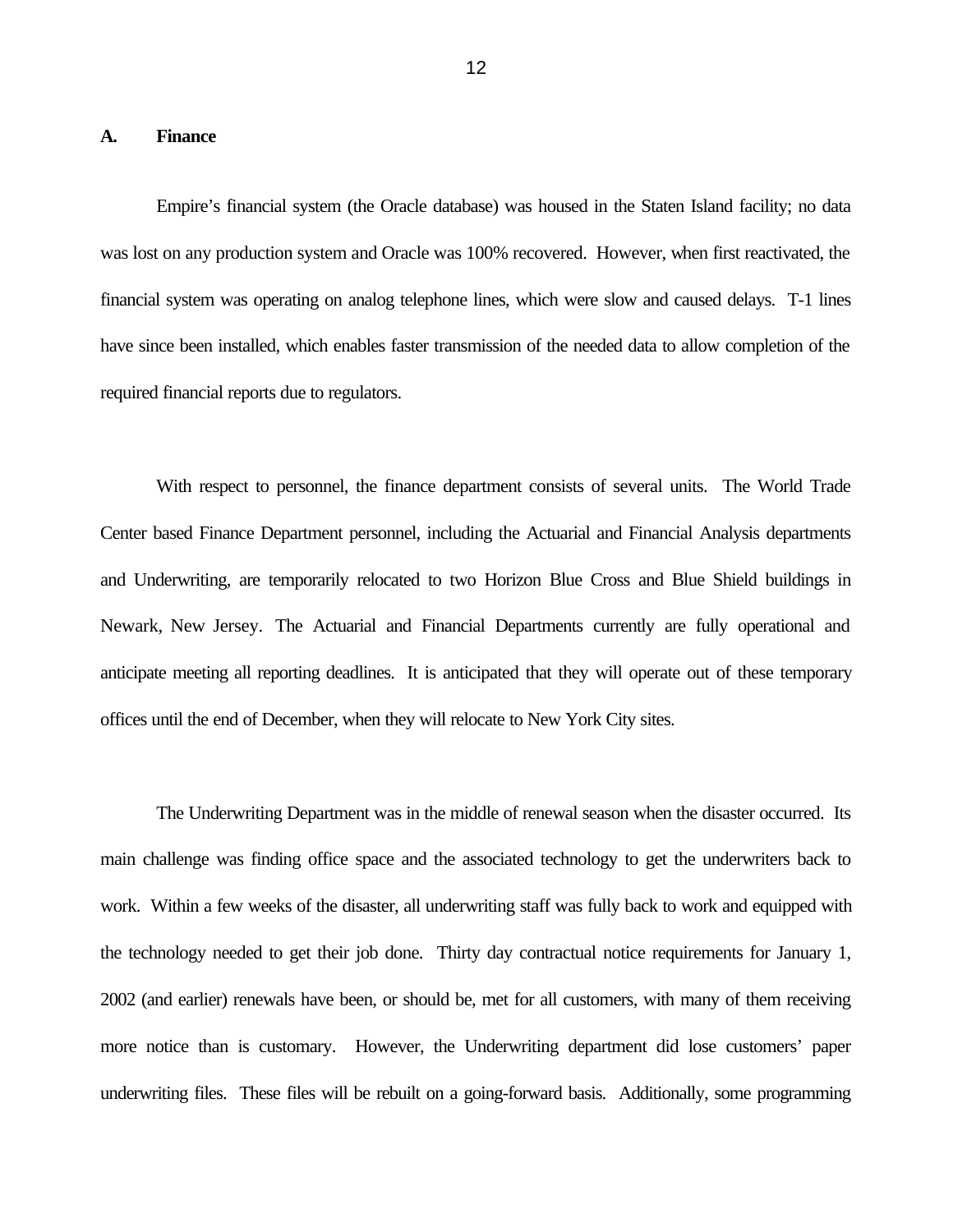regarding this Department's new Group Underwriting System was lost. Empire's Systems Division is now recreating this code.

Empire moved most of its accounting department to its Albany site in 1997 and the accounting area continued to operate uninterrupted after September 11, 2001.

For approximately two weeks after the disaster the Treasury Department operated from remote locations. The Cashiers' operation was re-located to Albany on September 17, 2001, and resumed the processing of incoming cash. The external cash lock box and incoming wire transfer process was not interrupted. The remaining Treasury operations were re-located to Long Island. During this period, Empire maintained adequate short-term liquidity to guaranty the timely and uninterrupted payment of all obligations. Incoming cash flow was temporarily delayed however, until the postal service resumed operation. Empire's cash flow has since returned to normal. Investment activity continued throughout the period. The Treasury Department's primary records were secured off-site, and they are in the process of re-creating certain documentation files.

#### **B. Operations**

The majority of Empire's customer service and claims processing operations are located at Empire facilities in Albany, Melville, and Middletown, all of which have remained in operation uninterrupted since September 11, 2001.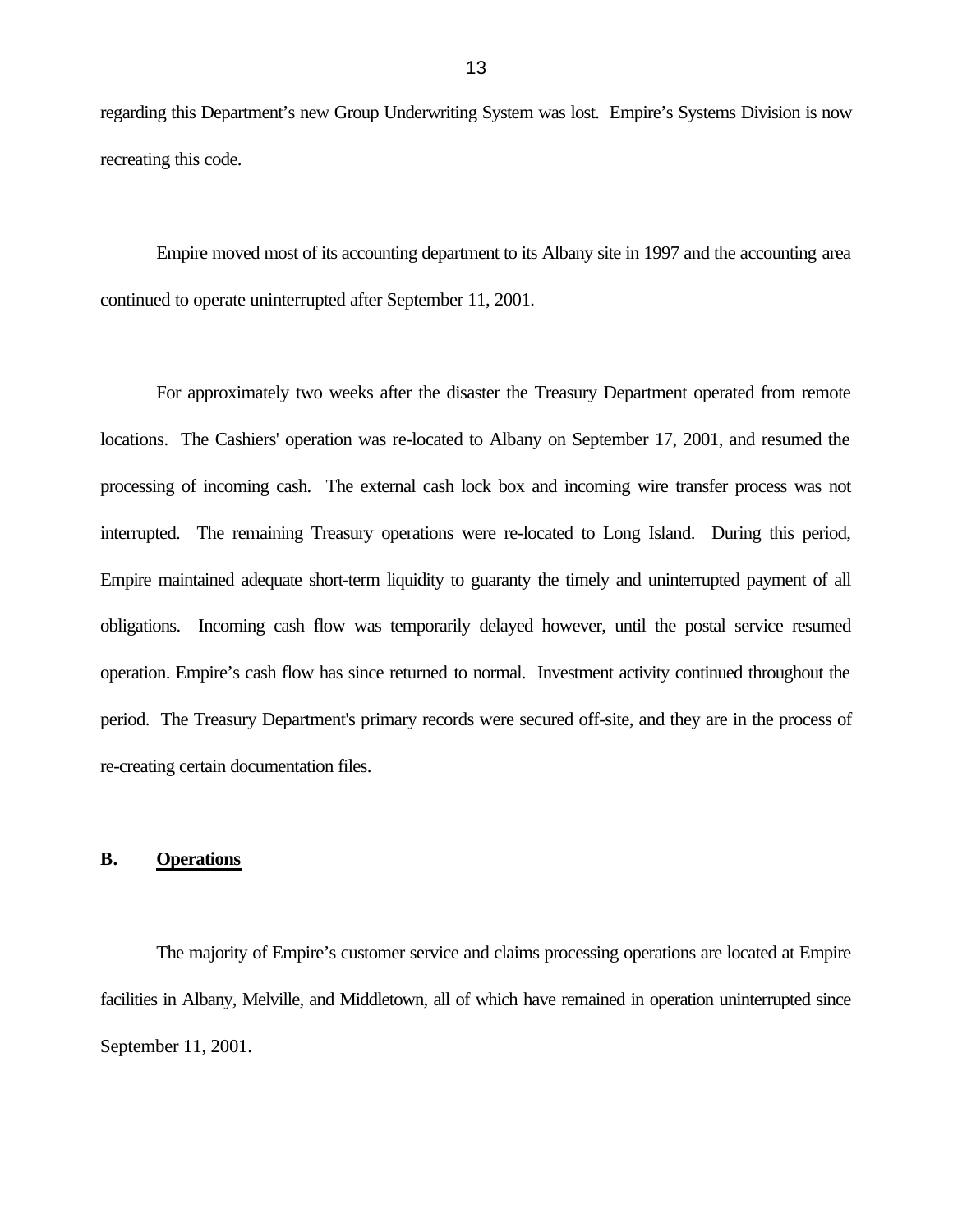However, it is estimated that Empire lost approximately 1.5 days worth (approximately 36,000) of incoming claims as a result of claims received but not yet imaged/stored electronically. Electronic submissions were not affected at all and are being processed normally. Empire has, however, requested that providers re-submit any claims that were mailed during the period between September 5, 2001 to September 11, 2001. Claims submitted on or after September 12, 2001 are not affected. It should also be noted that claim receipts from September 11, 2001 through September 30, 2001 were down by approximately 6,000 per day but they have now returned to normal levels.

Empire's call centers remained operational throughout the disaster; all calls that would have been answered at the World Trade Center were rerouted to other call centers within minutes. There were some delays in answering calls on September 11, 2001 and September 12, 2001 due to additional volume at the alternate call centers. These delays were eliminated by September 13, 2001.

With respect to the membership and billing function within Operations, Empire immediately suspended its automatic cancellation policy through October 31, 2001 for individuals and groups. This policy would normally cancel policies for groups that did not pay their premiums on time. Empire has made every effort to exercise care and responsible judgment in making determinations regarding claims, cancellations and non-renewals of policies insuring those impacted by the tragedy.

Group account and membership information, financial data and administrative systems data is also housed at a remote facility and was not affected by the events of September 11, 2001. Based upon a comparison of Membership and Billing inventory (both paper and Excel items) from immediately prior to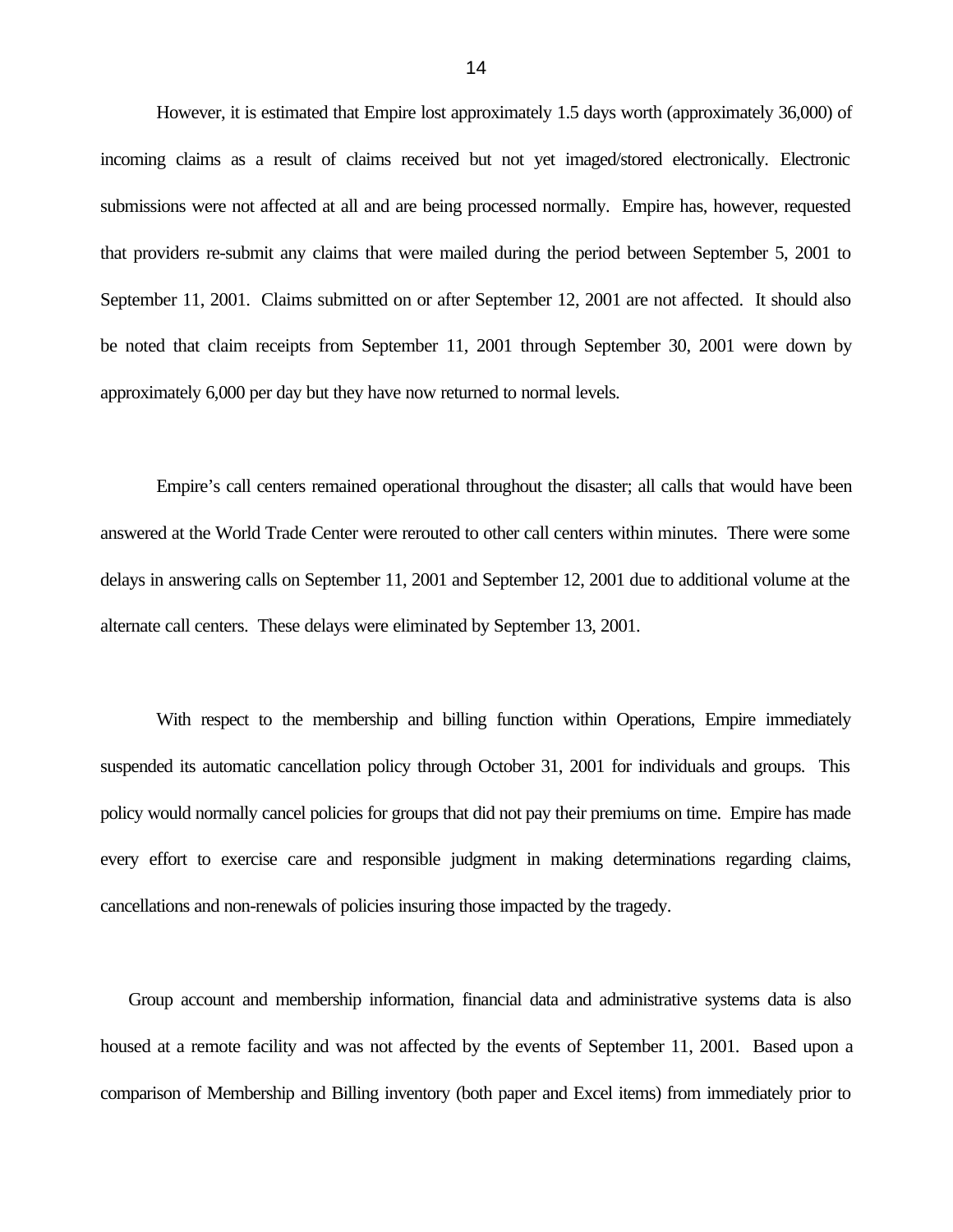the disaster to an Excel count taken on the morning of September 12, 2001, Empire believes that it lost approximately:

- 626 membership applications (maintenance)
- 240 membership inquiries (changes, terminations, etc.)
- 200-300 new group submissions in various stages of completion (e.g., the group and members may have already been loaded but the cash not reconciled)
- A few dozen pieces of cash although the actual number is likely to be larger depending upon how many items were in Cash Management. These numbers do not include any additional items that were received in the mailroom and were waiting to be imaged. We believe that two (2) days worth of mail was lost and that could translate to an additional  $2,000 +$  pieces (aggregate of applications and inquiries).
- Approximately 50,000 ID cards produced between September 5 and  $11<sup>th</sup>$  had to be re-run. (Note: Empire's vendor, Personix assisted to successfully get the ID cards re-run).

The Membership and Billing staff is working closely with Empire's Sales Department regarding resubmission of the lost documents and it is expected this department will make a full recovery.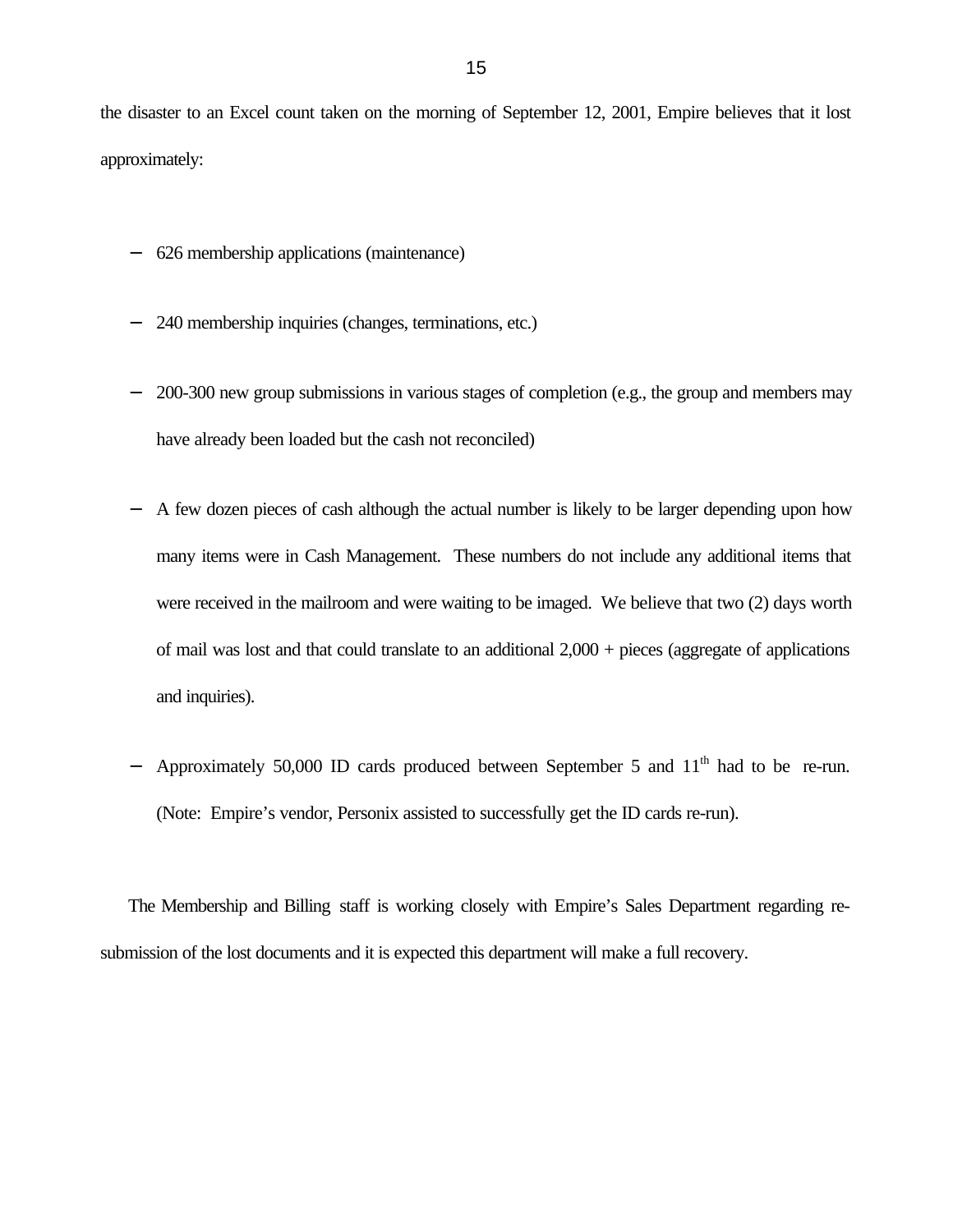## **C. Systems**

All of Empire's core systems are operating. As noted above, all systems are regularly backed up, and backed up data has been fully recovered. Some systems development work was temporarily halted after the disaster.

Because of Empire's scanning and imaging initiatives over the past years, the loss of paper claims was minimal. Empire's scanning and imaging capacity was large enough to handle the additional paper volume caused by the disaster and this area has experienced no back up.

Cisco, along with several other IT vendors with which Empire maintains ongoing business relationships with, have been extremely responsive to the Corporation's need to secure new equipment on an expedited basis. No issues regarding replacement of equipment have been identified.

Empire's web site was unaffected by the disaster, providing an excellent channel for communicating to the general public, employees, members, customers, brokers and providers throughout this period.

# **D. Audit**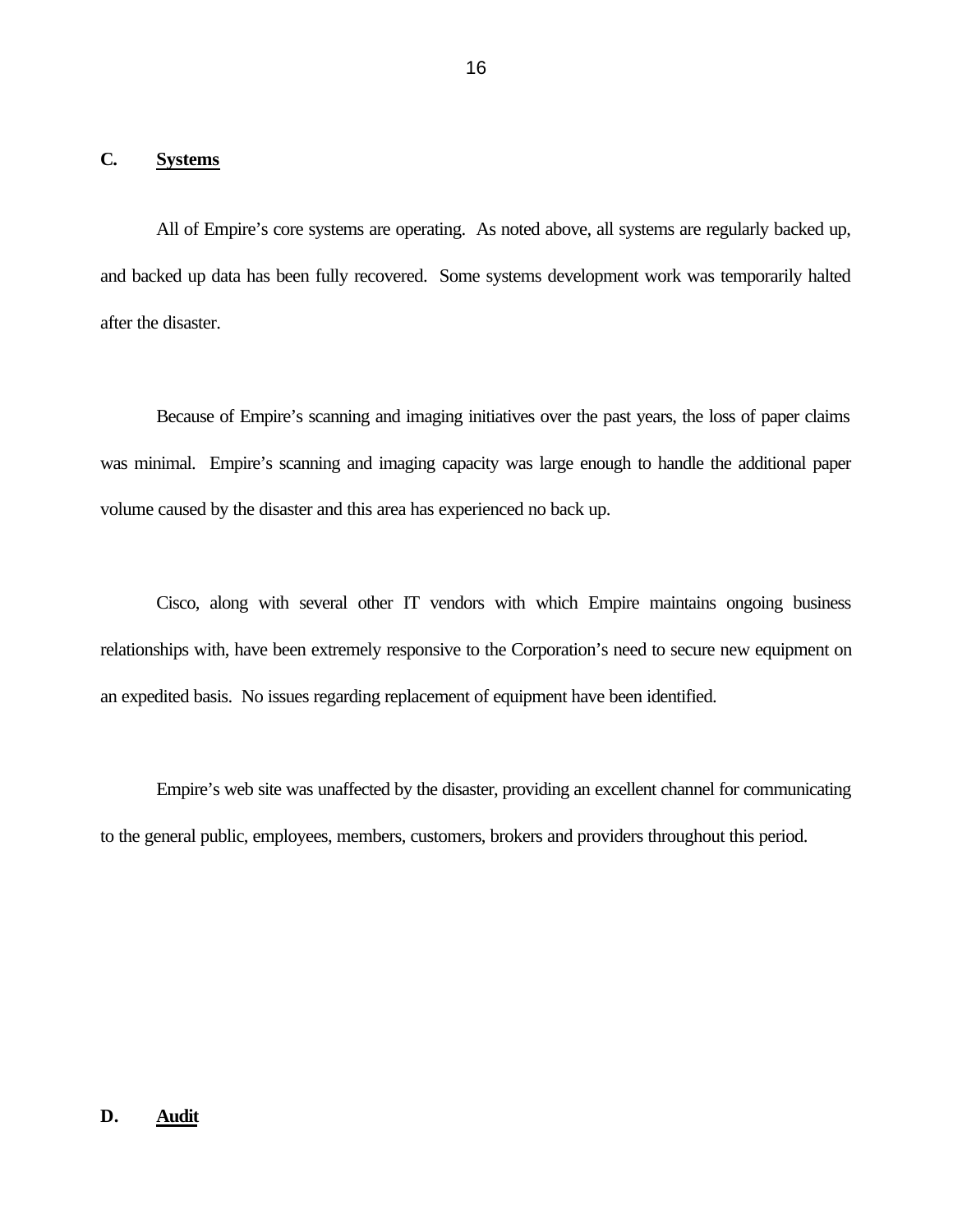Most Audit functions were located at the World Trade Center. After September 11, 2001, the Internal Audit Department operations were curtailed, with only limited work-at-home capabilities, except for the Corporate Performance Department, which was immediately transferred to Empire's Middletown facility.

The Audit Department lost a large number of documents as a result of the disaster. All hard-copy audit work papers from 1996 through 2001 were destroyed. However, the Administrative Time and Tracking System and data files on shared computer drives are intact and several electronic documents are retrievable to aid in the rebuilding of some audit work papers.

The Internal Audit Department's 2001 Work Plan was significantly curtailed because of the disaster, and some audits were outsourced to Ernst & Young.

Only four (4) of the nine (9) members of the Internal Audit Department were called back to work. Empire is seeking to outsource this function, which will offer maximum flexibility in resource allocation and better access to specialized skills and talent in the marketplace.

## **E. Fraud**

The entire Fraud Department was located at the World Trade Center but is now back in operation. The flagged provider unit was operating out of Empire's Middletown office within two weeks of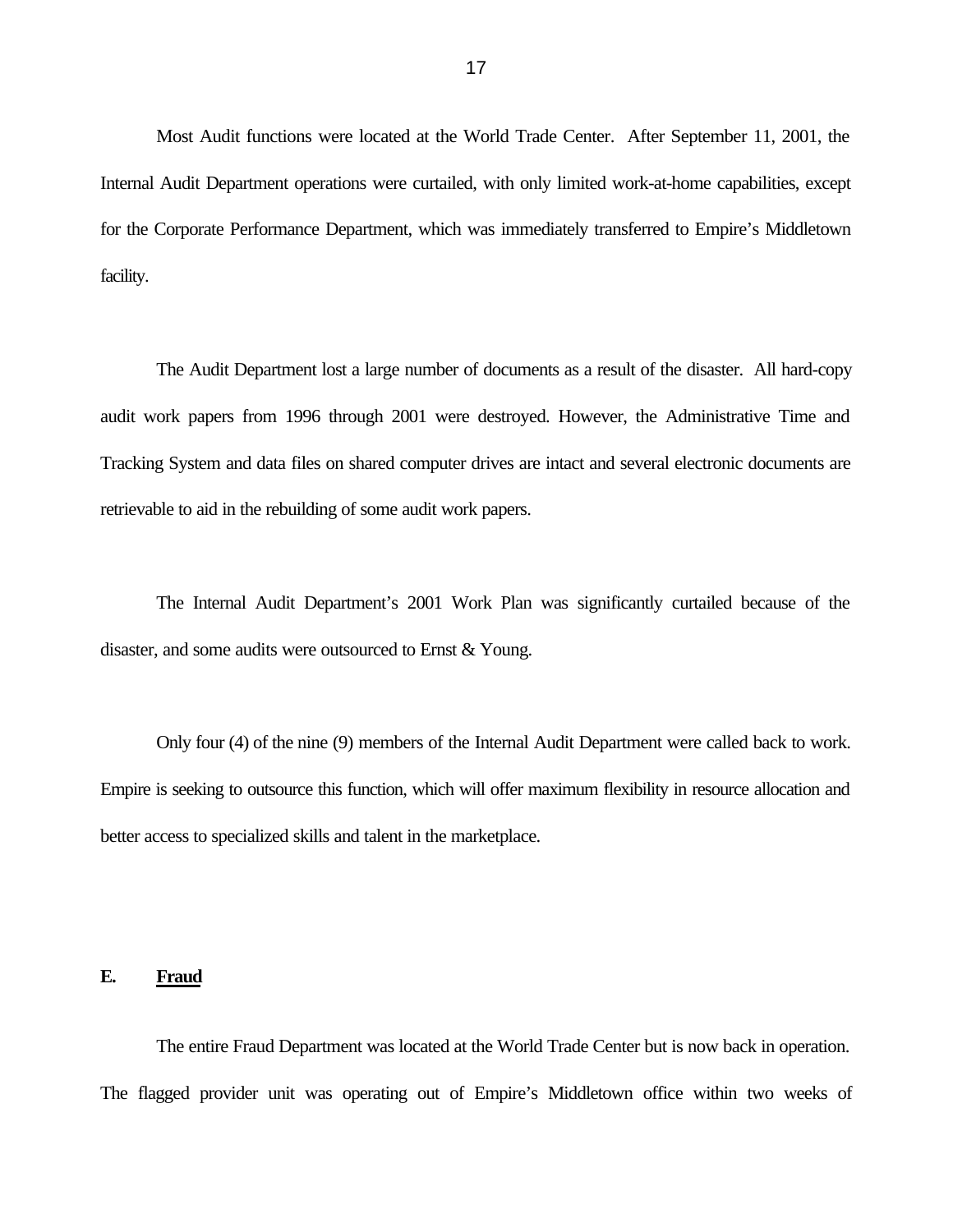September 11. The remainder of the Fraud Department commenced operating at temporary space at the W Hotel approximately 30 days after the disaster. All of this staff will be relocated to the 1440 Broadway site before the end of the year, and will ultimately be located at MetroTech in Brooklyn, NY.

Empire's Fraud Abuse and Management system ("FAMS") is intact and fully operational. All FAMS data was recovered, including the provider flagging function and electronic fraud case history. Hard-copy case evidence is missing, and every effort is being made to recreate these paper files.

## **F. General Counsel**

Empire's Legal Department was housed entirely at the World Trade Center. The General Counsel's office was initially operating in Melville, and has now been moved to 11 W. 42 Street. The remainder of the staff is currently located at Yorktown Heights. The Department is fully operational, and continues to provide advice internally and to defend lawsuits. All of the staff is expected to be relocated at two sites in Manhattan before the end of the year.

With respect to litigation, all paper files were lost, and for cases that were being handled solely by in house counsel, efforts are focused on reconstructing files, through copying documents from adversaries and the courts. Empire has recovered the management description of all litigation, which has been helpful in restoring the more significant cases. With respect to the smaller cases, the litigators and paralegals have spent time at the various courthouses identifying cases to ensure that all dates are met.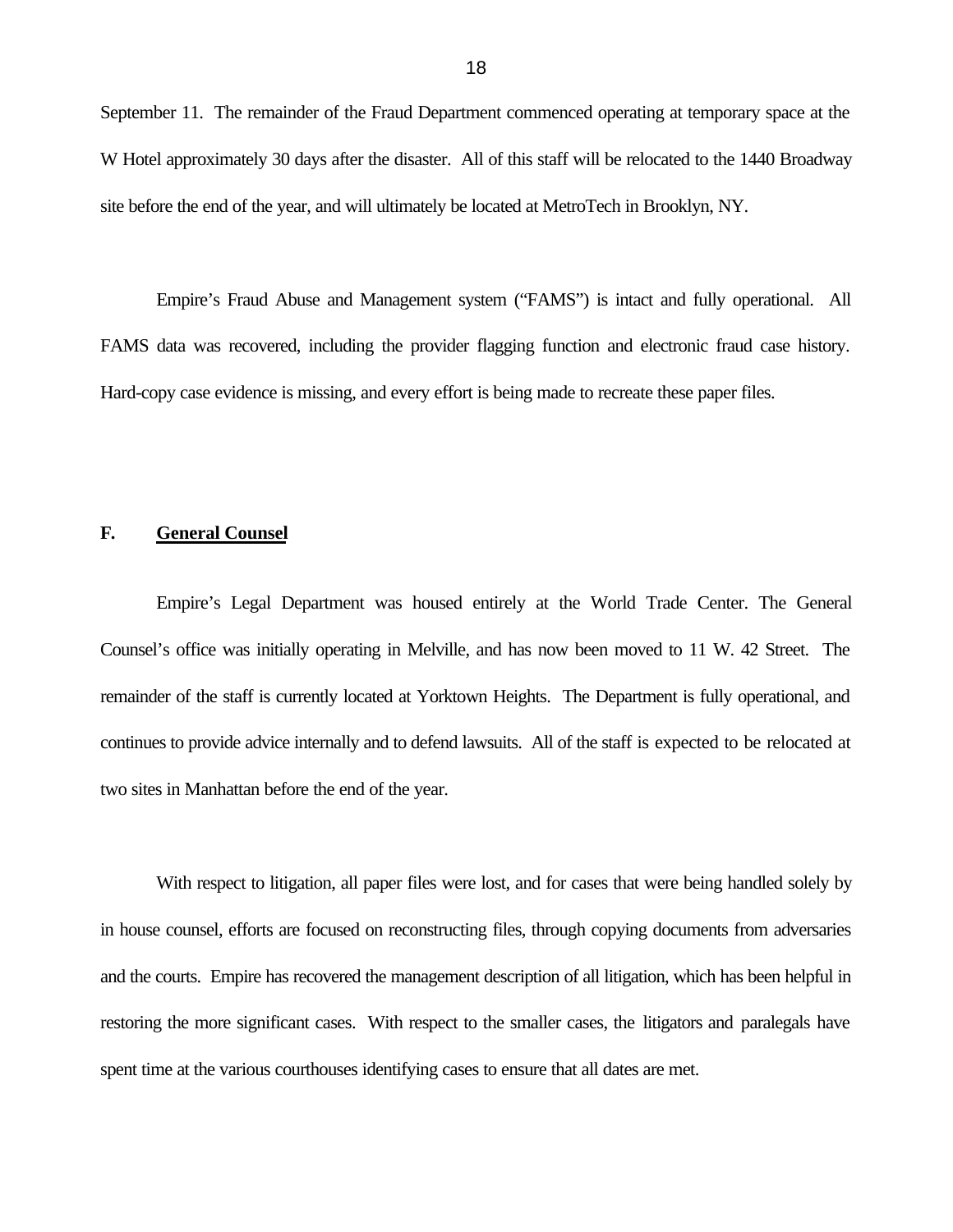Empire's legal management system, CLMS, which has substantial information on all litigation, was just restored and is in the process of being updated.

With respect to corporate records, Empire has Board and Committee minutes from 1994 through present stored electronically. The company is attempting to restore attachments and meeting material files by working with outside counsel, Board Members, regulatory authorities and consultants who attend and / or receive copies of these documents on a regular basis.

Empire is also in the process of obtaining copies of licenses, filings, corporate seals and all other official, corporate governance documentation for Empire and its subsidiaries.

With respect to contracts with outside vendors, a list of all such vendors is maintained on the financial system for payment purposes. As noted above, that system is intact and all vendors continue to be properly paid. Empire is in the process of retrieving copies of all contracts that Empire maintained with these vendors. Similarly, Empire is assessing what other required documentation was lost, and a project team is systematically pursuing copies of all necessary documentation.

The Purchasing Department is also fully operational and is providing guidance and assistance with the physical replacement of furniture, equipment and other supplies.

#### **G. Human Resources and Services**

The Human Resources and Services Department ("HR&SD") operates from numerous sites. Although paper personnel files were lost, HR&SD retained most information electronically and this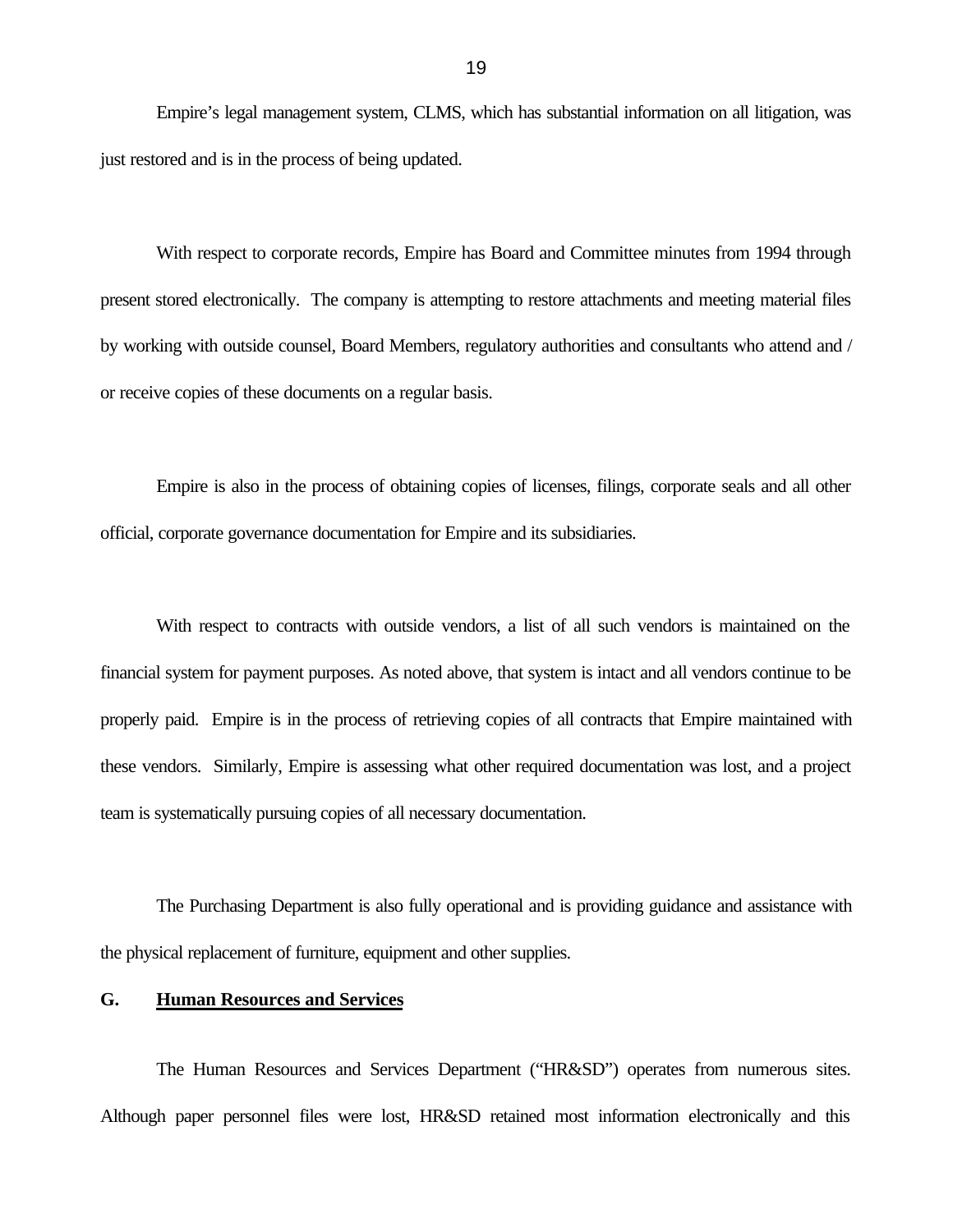information was not lost as a result of the events of September 11, 2001. The HR&SD continues to operate from all sites where Empire employees are located.

#### **H. Medical Management**

Empire's Medical Management unit continued to operate without interruption after the disaster. Medical management functions for Empire's commercial and national accounts were not located in the World Trade Center. Call center activities and clinical review functions are located in Albany. In addition, Empires "24 by 7" toll-free nurse call center Healthline, is located at Empire's Melville office and was not impacted by the events of September 11, 2001. Empire did implement a moratorium on administrative medical management functions (i.e., administrative denials to providers for no notification of admission pursuant to contracts) due to the tragedy and its impact on providers in the New York metropolitan area between September 11, 2001 and September 30, 2001.

Empire's Grievance (in the customer service division) and Appeals (in the medical management division) units are also located in Albany and were not impacted operationally. All grievances and appeals were handled as usual and according to the required timeframes throughout this period of time.

The only area of medical management adversely impacted by the World Trade Center tragedy was the medical management program for BlueChoice Senior Plan, Empire's Medicare HMO. The clinicians that provide the medical management for this program were located in the World Trade Center. All telephonic functions were transferred to Albany staff on September 11, 2001. They were transferred back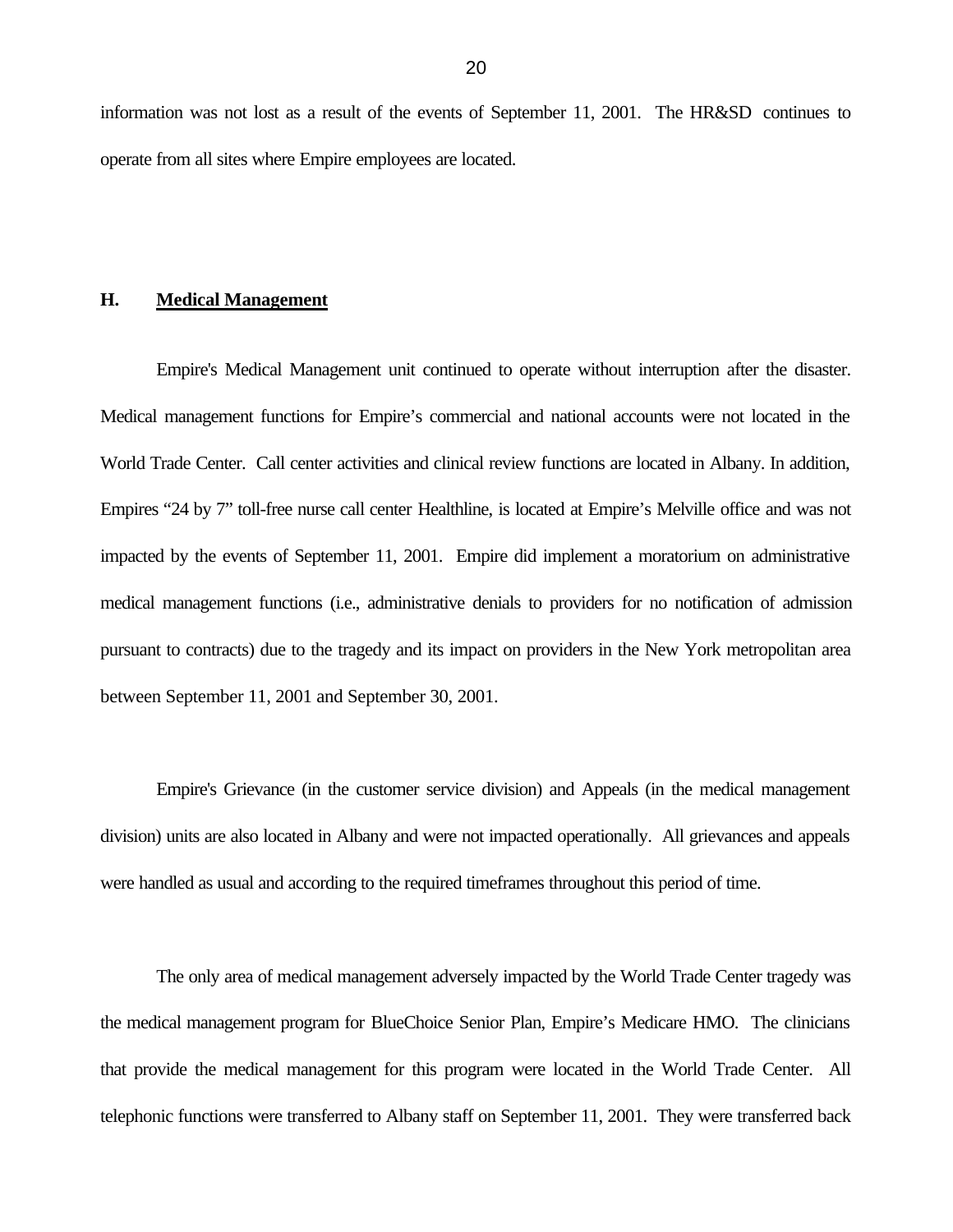to the Senior Plan staff effective September 25, 2001, at which time the staff was relocated to temporary space in Manhattan, at the offices of Magellan Behavioral Health. The appeals unit for Senior Plan was not impacted.

## **I. Medical Delivery**

Most of Empire's medical delivery staff was located in the World Trade Center. This area is primarily responsible for the maintenance of Empire's provider networks, as well as provider relations, and provider e-business functions. All of these functions are fully operational.

Medical Delivery is also responsible for provider credentialing, which was adversely affected as a result of the loss of the WTC. All credentialing files were lost. Replacement of lost physician credentials files will be accomplished through a contract with a credentialing vendor. It is anticipated in connection with this contract that this function will remain outsourced to this vendor.

Copies of provider contracts were also lost. However, all rates are loaded on the system, so the loss of the contracts has not adversely impacted Empire's ability to pay claims promptly and accurately. Copies of the contracts are being recovered from network providers.

#### **J. Medicare Operations**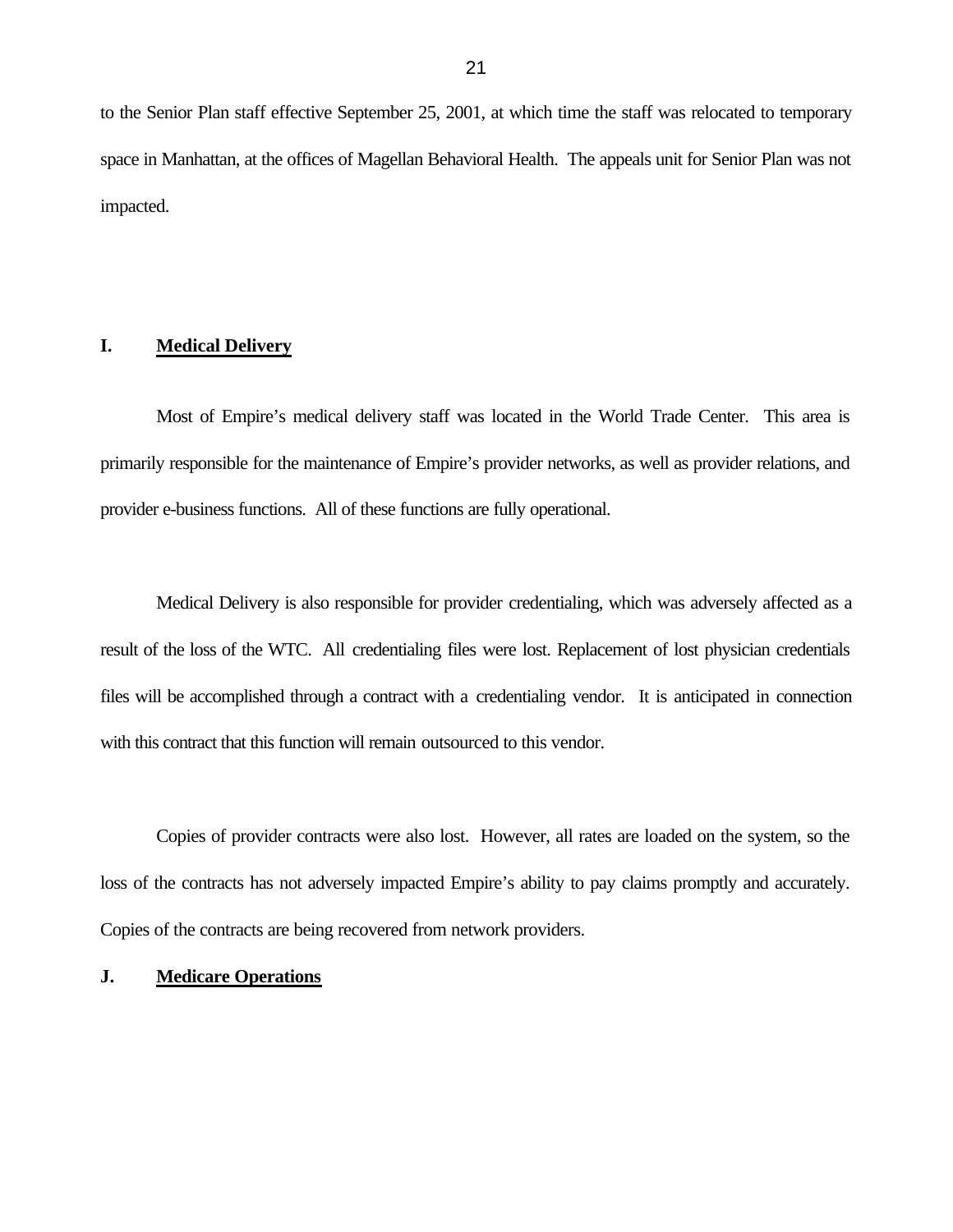Customer service and claims processing for Medicare Part A and B are handled at our facilities in Bohemia, Yorktown and Syracuse, NY, as well as those in Harrisburg, PA, and Middletown, CT. They are fully operational and were not affected by the disaster.

## **K. Sales**

Empire's sales force was located at a variety of offices, including the World Trade Center. The disaster resulted in a few relatively minor delays associated with some of Empire's sales processes, such as the issuance of new enrollment kits and renewal activity.

In addition, Empire lost paperwork on approximately 200 small groups in the community market. General Business Agents ("GBA"s) were asked to reach out to groups affected in order to get them to resubmit their paperwork.

After the disaster, discussions were immediately held with a number of customers to reassure them that Empire remained fully operational, and at Empire's request, the New York State Insurance Department also contacted several of the Company's larger clients to assure them that the Company remains a viable, active entity. Sales representatives contacted most, if not all groups, to advise them that Empire was fully operational. For the most part, enrollment remains strong and requests for proposals continue to come into Empire.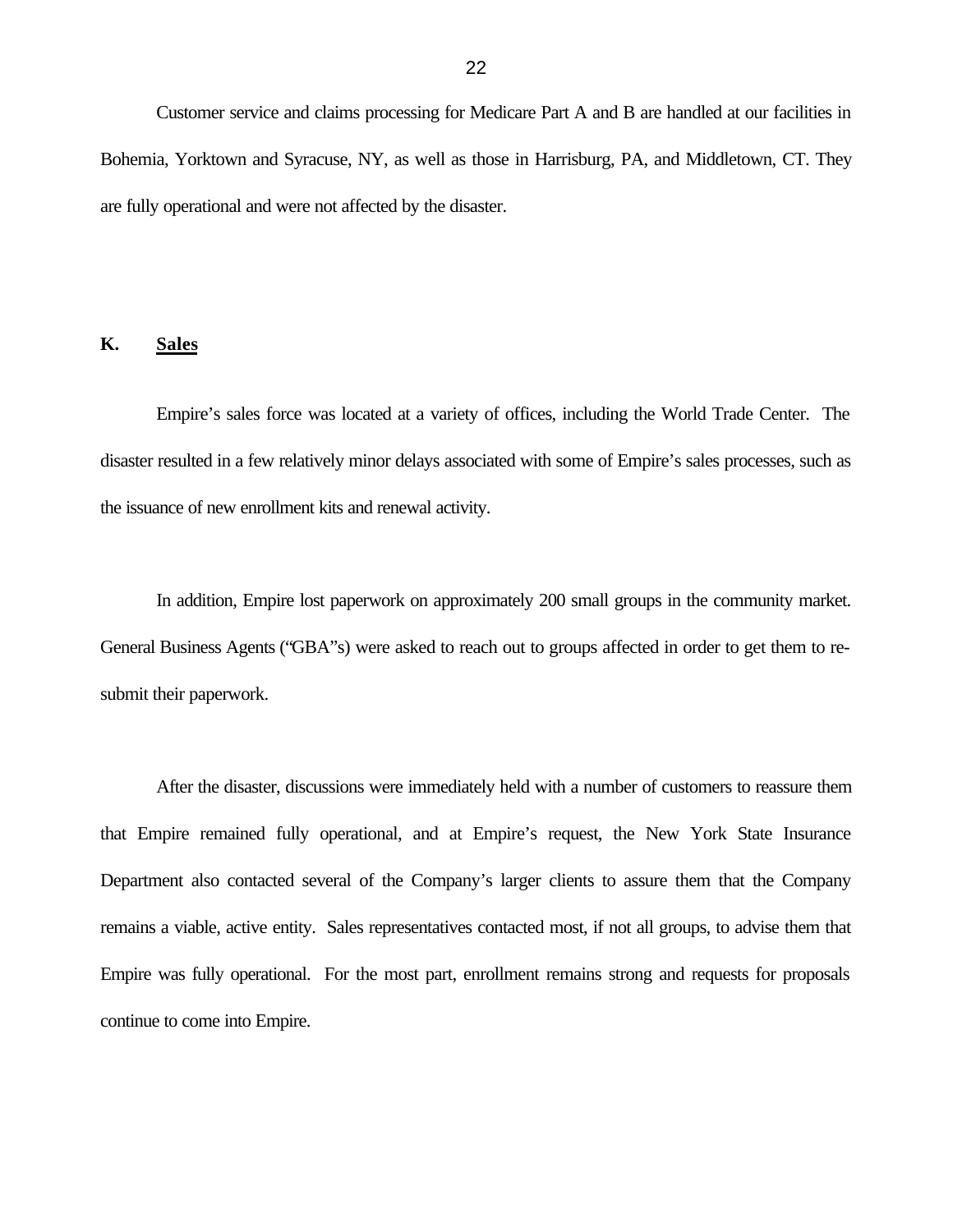Total corporate enrollment as of September 31, 2001 totaled 4,393,549 members, representing an increase of 290,275 members, or 7.1 percent, from year-end 2000.

#### **L. Senior Plan**

The disaster had minimal impact on BlueChoice Senior Plan, Empire's Medicare HMO product or its operations. The Senior Plan Department was able to file the ACR with Centers for Medicare and Medicaid Services by the September 17, 2001 regulatory due date.

Senior Plan Medical Management was fully operational as of September 25, 2001 and Senior Plan Operations and its compliance staff were fully operational in temporary space as of October 3, 2001.

## **4. SUMMARY AND COMMENTS**

A number of factors contributed to Empire's effective response to the disaster:

Undoubtedly, disaster planning, especially as it related to the back-up of electronic data and the uniformity of servers, was a significant contributor to Empire's data recovery.

Empire also believes that in part, its Strategic Management and Implementation Program ("SMI") and its continuous quality improvement program, contributed significantly. This process requires all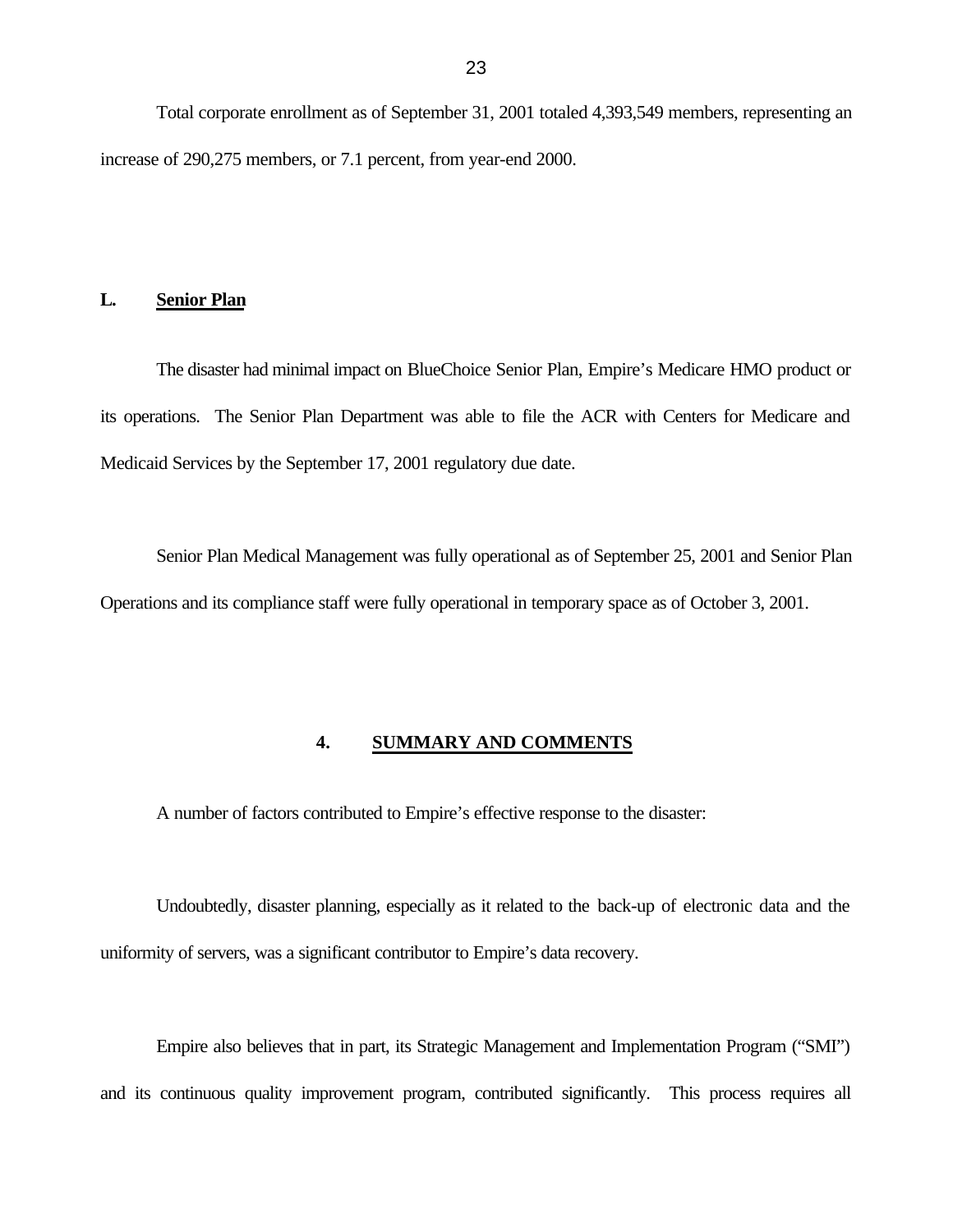employees to understand the operations of the entire company and how their individual functions may impact other departments and the corporation as a whole. Most management employees attend weekly meetings at which all major company projects are discussed. As a result, a large portion of Empire's staff, immediately following the disaster, knew precisely what the effects of the disaster would be and what needed to be done. Moreover, the SMI system encourages employees to act independently and to push projects to completion; accordingly, even when middle management could not contact senior management, they did not hesitate to do what they knew needed to be done.

Furthermore, Empire's IPTV system, which is a closed circuit television system where employees can observe management meetings from their desks and from remote locations, had provided all employees with first hand knowledge about the company and its management. This gave strong credibility to management, even in its absence, and helped employees feel they were empowered to act. Similarly, employees receive a constant flow of information, updates and training about the company, through distribution and discussion of the strategic and annual plans at periodic Straight Talk sessions. At these sessions, management presents current company status to all employees, and provides employees an opportunity to ask questions. All of this helped provide employees with the knowledge they needed and the confidence to proceed.

Finally, Empire's believes its employees themselves were a key factor in its fast recovery. Empire has a very stable workforce that has repeatedly shown its commitment to the company. The dedication, responsibility and hard work of all of the individuals who work at Empire were clearly contributing factors. Notwithstanding the trauma employees had been through, many World Trade Center employees reported